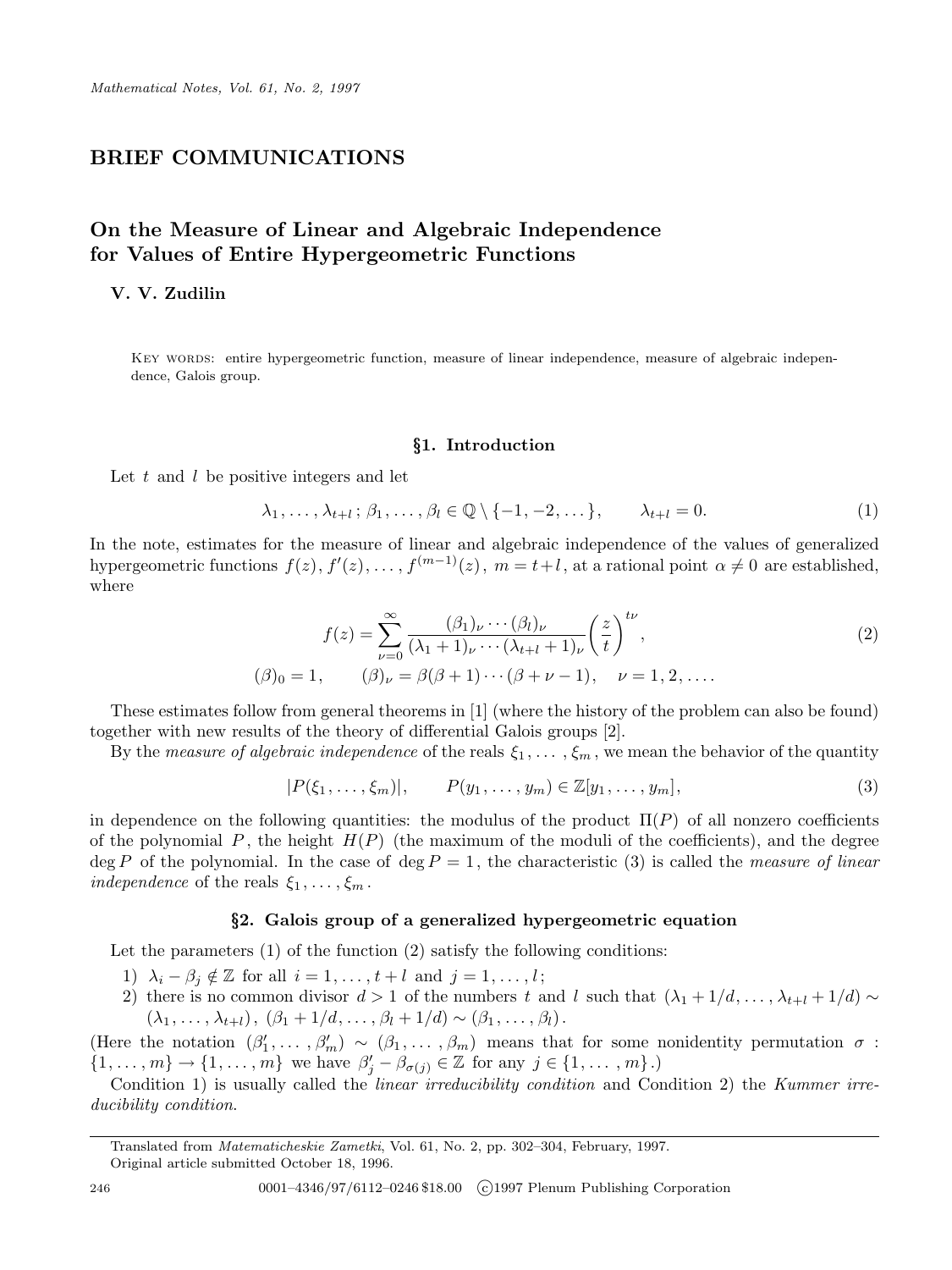Let  $G$  be the Galois group of the linear homogeneous differential equation

$$
\left( \left( z \frac{d}{dz} + t \lambda_1 \right) \cdots \left( z \frac{d}{dz} + t \lambda_{t+1} \right) - z^t \left( z \frac{d}{dz} + t \beta_1 \right) \cdots \left( z \frac{d}{dz} + t \beta_l \right) \right) y = 0, \tag{4}
$$

which is satisfied by function (2).

PROPOSITION 1. If  $t = 1$  and if conditions 1) and 2) hold, then  $G = GL_m$ .

PROPOSITION 2. If t is odd and if conditions 1) and 2) hold, then  $SL_m \subset G \subset \mathbb{C}^* \times SL_m = GL_m$ .

In the case of even  $t$ , the following additional condition of *quadratic irreducibility* is needed for the group G to contain  $SL_m$ :

3) there is no real  $\tau$  such that  $(\lambda_1 + \tau, \ldots, \lambda_{t+l} + \tau) \sim (-\lambda_1, \ldots, -\lambda_{t+l}), (\beta_1 + \tau, \ldots, \beta_l + \tau) \sim$  $(-\beta_1, \ldots, -\beta_l).$ 

PROPOSITION 3. If t is even and if conditions 1)–3) hold, then  $SL_m \subset G \subset \mathbb{C}^* \times SL_m = GL_m$ .

The proofs of Propositions 1–3 can be found in [2].

Now let us write out the definition in [1] for a linear differential equation. Let  $\psi_1(z), \ldots, \psi_m(z)$  be a fundamental system of solutions of a linear homogeneous differential equation

$$
y^{(m)} + A_1(z)y^{(m-1)} + \dots + A_{m-1}(z)y' + A_m(z)y = 0, \qquad A_j \in \mathbb{C}(z), \quad j = 1, \dots, m.
$$
 (5)

We say that Eq. (5) of order m belongs to the class  $\mathbf{W}^0$  if the functions

$$
\psi_j^{(l-1)}(z), \qquad j, l = 1, \dots, m,\tag{6}
$$

are homogeneously algebraically independent over  $\mathbb{C}(z)$ .

THEOREM 1. Let conditions 1) and 2) hold in the case of odd t or conditions  $1$ –3) hold in the case of even t. Then the linear homogeneous differential equation (4) belongs to the class  $\mathbf{W}^0$ .

PROOF. Let  $\psi_1(z), \dots, \psi_m(z)$  be a fundamental system of solutions of Eq. (4) and let G be the Galois group of this equation. The condition  $G = GL_m$  is equivalent to the condition that the functions (6) be algebraically independent. However, if  $G \neq GL_m$  and  $G \supset SL_m$ , then there exists exactly one algebraic relation among the functions (6). For the generalized hypergeometric equation (4), this relation is known: the Wronskian of a fundamental system of solutions is a rational function, in other words,

$$
\det(\psi_j^{(l-1)}(z))_{j,l=1,...,m} = A(z) \in \mathbb{C}(z).
$$

We can readily see that this single algebraic relation is not homogeneous. Therefore, for the case in which  $SL_m \subset G \subset GL_m$  (and this follows from Propositions 1–3), equation (4) belongs to the class  $\mathbf{W}^0$ .

This completes the proof of the theorem.  $\Box$ 

#### §3. Estimates for the measures

Now we state the main result of the present note.

THEOREM 2. Let the parameters (1) of the function (2) satisfy conditions 1) and 2) for t odd and conditions 1)–3) for t even. Let a rational point  $\alpha \neq 0$  and a positive integer d be given. Then there exist positive constants  $\gamma = \gamma(f(z), \alpha, d)$  and  $C = C(f(z), \alpha, d)$  such that for any homogeneous polynomial  $P \in \mathbb{Z}[y_1, \ldots, y_m]$  of degree d we have the inequality

$$
\left|P(f(\alpha), f'(\alpha), \ldots, f^{(m-1)}(\alpha))\right| > C\Pi^{-1}H^{1-\gamma(\log\log H)^{-1/(m^2-m+2)}},
$$

where  $\Pi = \Pi(P)$  and  $H = H(P) \geq 3$ .